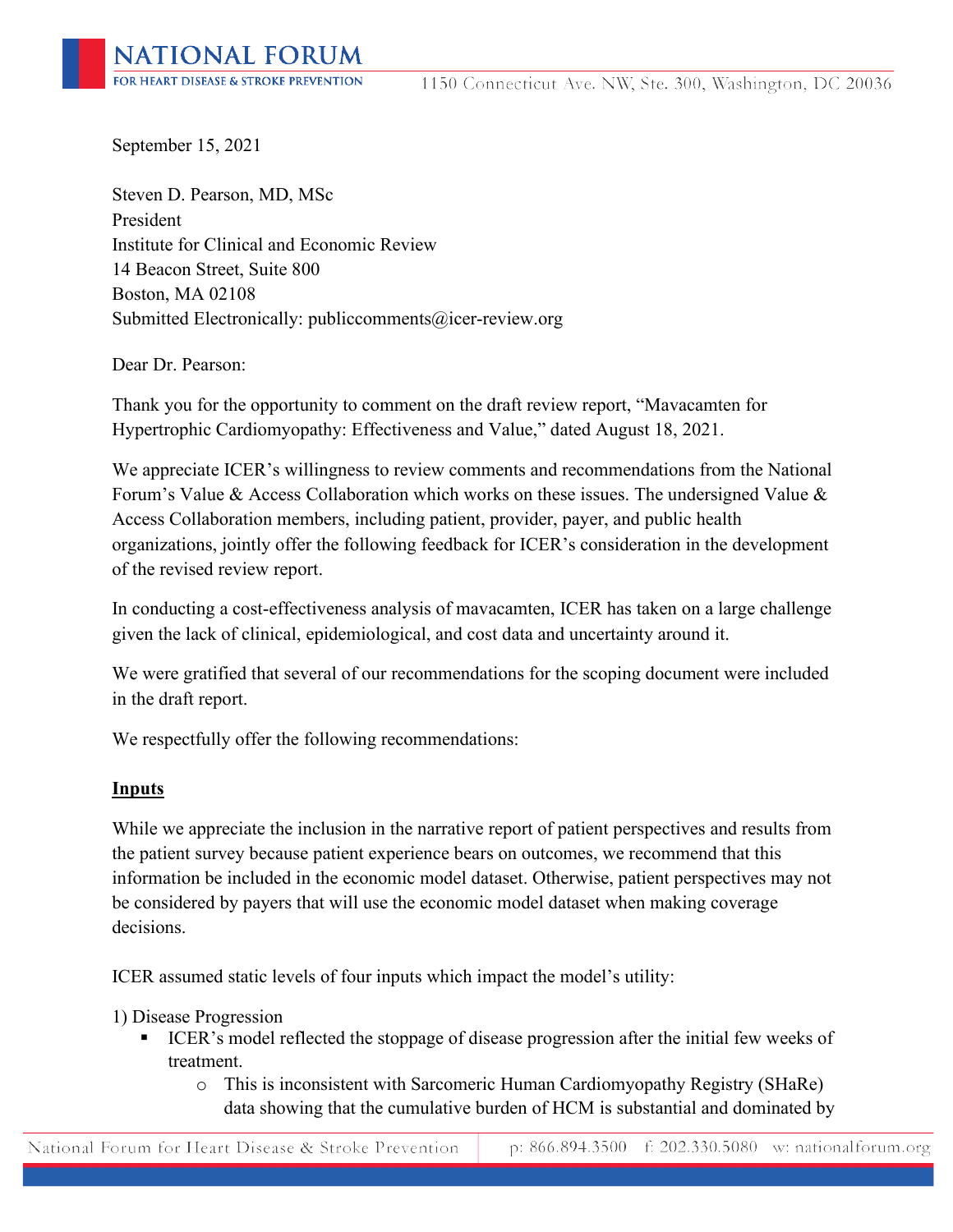heart failure and atrial fibrillation occurring many years after diagnosis. Young age at diagnosis and the presence of a sarcomere mutation are powerful predictors of adverse outcomes. The findings highlight the need for close surveillance throughout life and to develop disease-modifying therapies.<sup>[1](#page-5-0)</sup>

- o According to the 2020 AHA/ACC Guideline for the Diagnosis and Treatment of Patients With Hypertrophic Cardiomyopathy (HCM), among referral-based cohorts of patients with HCM, 30% to 40% will experience adverse events, including: 1) sudden death events; 2) progressive limiting symptoms because of LVOTO (left ventricular outflow tract obstruction) or diastolic dysfunction; 3) HF (Heart Failure) symptoms associated with systolic dysfunction; and 4) AF (Atrial Fibrillation) with risk of thromboembolic stroke.<sup>[2](#page-5-1)</sup>
- o We suggest that this data be reflected in the model.

2) Mortality Rates

- ICER shows "mortality estimates were sourced from the CDC and reflect US average mortality rates adjusted for age and gender as reflected by the overall averages of baseline characteristics of patients seen in the clinical trial. Based on conversations with clinical experts and available evidence, mortality was assumed to be constant across NYHA class" (pg. 110). We would like to point out that:
	- o SHaRe data shows the mortality of patients with HCM to be  $\approx$ 3-fold higher than for the US general population at similar ages.<sup>[3](#page-5-2)</sup>
	- o Studies conducted at centers of excellence consistently demonstrate mortality negligibly different from that of the general population.<sup>[4](#page-5-3)</sup>
	- o Thus, we recommend that the quality of care provided and the level of clinical expertise available be given more consideration in ICER's analysis.

3) NYHA Class (pg. 22)

- The model held the proportion of alive patients in each NYHA class constant up to cycle 8. However, the disease course of HCM is not linear. Therefore, the model should reflect actual variance.
- There can be significant variability in a patient's NYHA class from one day to the next. This variability, together with the subjectivity of NYHA class determination, limits the validity of this metric to gauge therapeutic benefit.

4) Discontinuation of Therapy (pg. 22)

 Discontinuation was not included in the model. This is inconsistent with real-world experience. Data shows approximately one in five new prescriptions are never filled; of those filled, approximately 50% are taken incorrectly, particularly with regard to timing, dosage, frequency, and duration.<sup>[5](#page-5-4)</sup> This should be accounted for in the model.

5.) Admission for Titration

 ICER refers to "other than an initial hospitalization associated with disopyramide" (see Table E10 – pg. 117). However, we do not see disopyramide listed in table E10.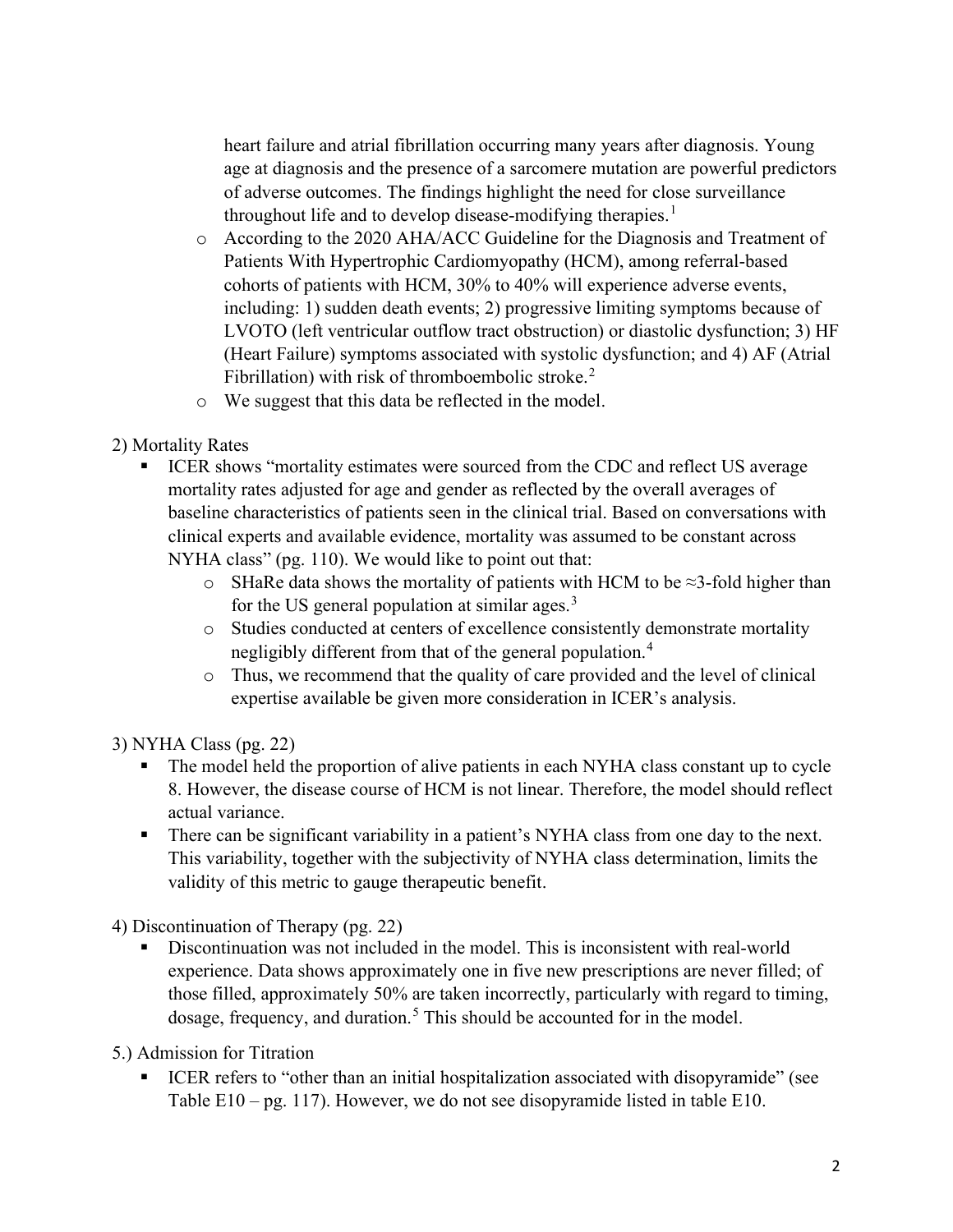Therefore, it is not clear whether the economic models assume hospitalization for titration of disopyramide or mavacamten. Studies have indicated that hospitalization for titration of disopyramide can be safely avoided.<sup>[6](#page-5-5)</sup> This would have a major impact on cost-effectiveness results.

### **Comparators**

Because the only mortality effect across treatments in the model was associated with perioperative mortality from myectomy and septal ablation and no other adverse effects, the benefit of these treatments compared to mavacamten is overestimated.

The draft evidence report ignores the fact that the 2020 ACC/AHA HCM Guidelines recommend that strong consideration be given to referral of patients with obstructive HCM, who are candidates for invasive SRTs, to established high-volume-primary or comprehensive HCM centers to perform procedures with optimal safety and benefits outcomes. This information should be reflected in the model.

Because the model was stopped at 32 weeks, the progression for longer term financial benefits could not be calculated. Thus, long term benefits are potentially underestimated as recent data shows results from treatment with mavacamten at 60 weeks are consistent with the parent study, EXPLORER-HCM.[7](#page-5-6)

However, we note concern with serious event occurrences in the EXPLORER-HCM trial.<sup>[8](#page-5-7)</sup> For example, the 6% of patients whose ejection fractions (LVEF) dropped below 50% would have to discontinue use of mavacamten, be followed more intensely, and require follow-up medical treatment. Thus, we recommend the model reflect harms which would impact both patient quality of life and cost.

# **Contextual Considerations and Potential Benefits**

While ICER acknowledges lack of information from patients and caregivers of the potential benefits and limitations of the analyses in this report, these considerations are critical and impact patient care and decisions about treatment options and judgements of overall long-term value for money. The 2020 ACC/AHA Guidelines on HCM recommends (Class 1, Strong, B-NR) shared decision-making in developing a plan of care, including but not limited to decisions regarding genetic evaluation, activity, lifestyle, and therapy choices…" Accordingly, the Value & Access Collaboration recommends the contextual considerations that appear in [voting questions](https://icer.org/wp-content/uploads/2021/04/ICER_HCM_Draft_Voting_Questions_081821.pdf) 7-9 also appear in voting questions 1-4.

# **Cost-Effectiveness Analysis**

We urge a degree of reconceptualization of the cost-effectiveness analysis. Given the variability of HCM and no specific scale for HCM patient assessment available, ICER needs to give more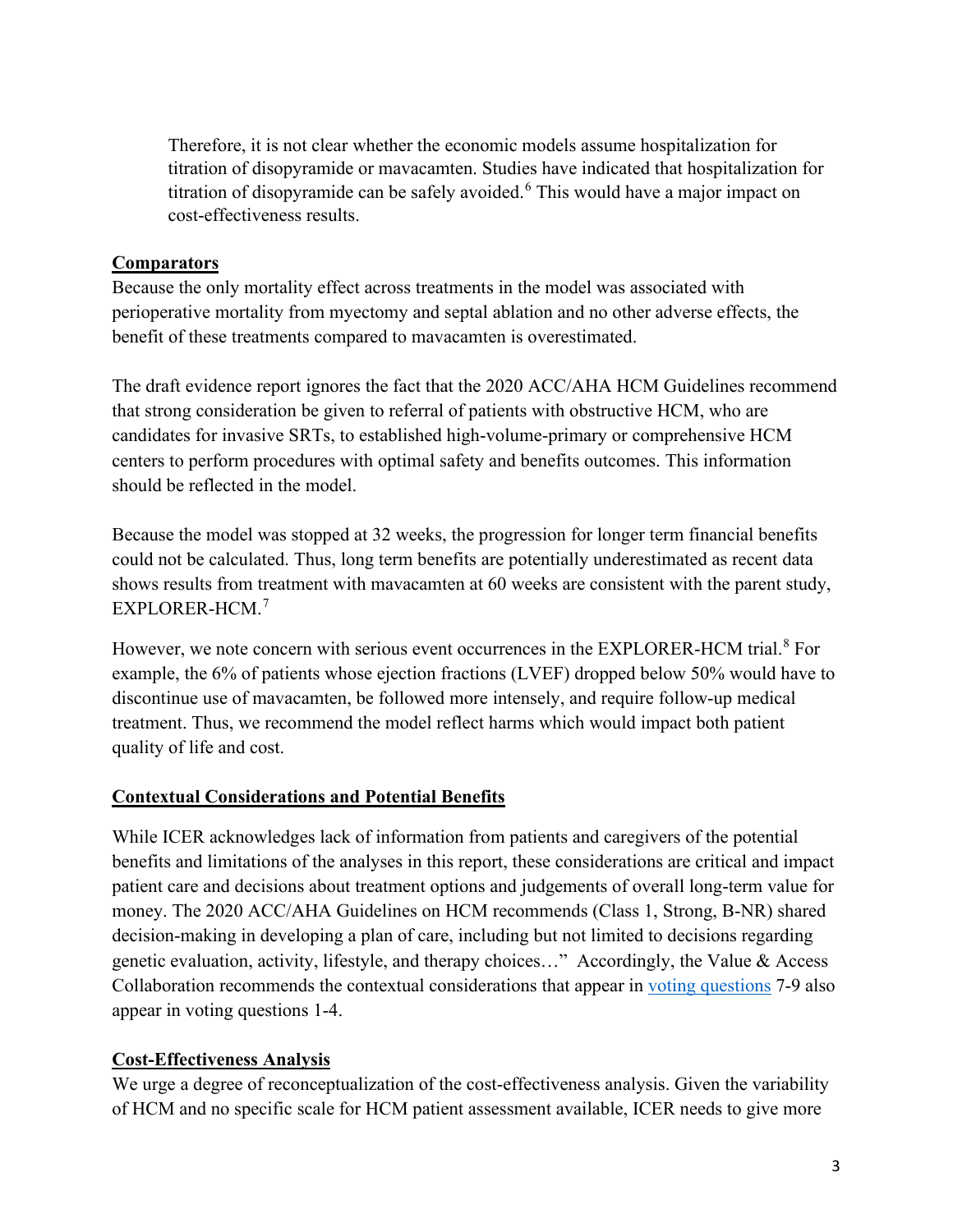attention to contextual data and patient perspective. In addition to NYHA class, we recommend ICER use the Kansas City Cardiomyopathy Questionnaire and research on patient perspectives in its analysis.

It is important to ask what society is "buying" with a new drug. Clinical indicators are, of course, critical, but from the patient perspective, what is being bought is at least twofold: symptom relief and worry relief. We note that in the draft report, per the online patient questionnaire, only 50.4% of patients felt that their treatment "worked well." The remainder found varying degrees of problems. Only 43% reported no side effects (pg. 46).

These figures indicate that there is an unmet need for improved therapies. In particular, the report notes that there is an unmet need for relief of exertional symptoms for patients who do not have access to specialized centers.

It would also be useful to distinguish the QALY impact of:

- (1) clinical and symptom improvement;
- (2) clinical improvements without apparent symptom improvement;
- (3) symptom improvement without clinical improvement, and:
- (4) clinical improvement without symptom improvement.

In the draft report, ICER states that it continues to work on obtaining data to allow for a modified societal perspective to be presented in the revised Evidence Report. We strongly encourage ICER to pursue its goal to perform the analysis from the societal perspective as this could capture and monetize significant contextual considerations.

# **Potential Budget Impact Analysis**

- We recommend that the report include clinical effectiveness and cost effectiveness, and not budget impact. Some stakeholders have used budget impact analyses to justify access barriers for therapies whose cost is within ICER's recommended range. Payers can conduct their own budget analyses.
- The danger of projecting budgetary impact based on non-real world pricing assumptions and non-real world utilization rates is that it can trigger barriers to access to potentially costeffective therapies. This has happened following release of other ICER reports.
- The risk of linking budget impact to recommended price ranges is that it could disincentivize innovation.

### **Access Considerations**

As mentioned in ICER's report, access challenges remain for patients to obtain care at centers of excellence.

Study findings suggest inequities in clinical care provisions for HCM exist based on race and gender. Black patients with HCM experience inequities in care with lower use of invasive septal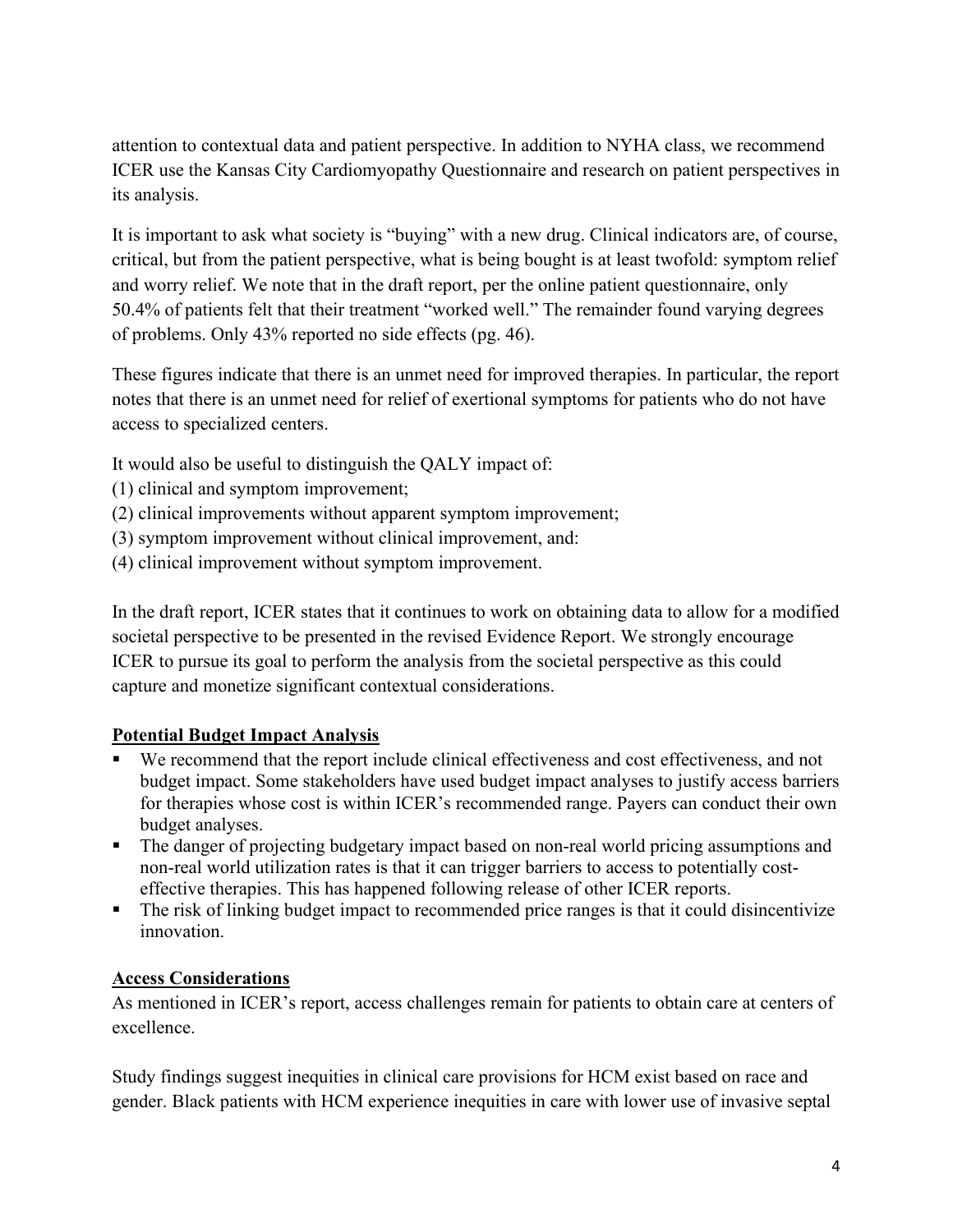reduction therapy and genetic testing compared with White patients. In addition, women with HCM are under-diagnosed and referred to centers later than men, often with more advanced heart failure.  $9, 10$  $9, 10$  $9, 10$ 

ICER's analysis appears to assume that patients have access to the full range of treatment options and high-quality care. A considerable portion of the population does not have access to centers of excellence. This limits both options and quality of care. We believe that geographic availability of therapies and care should be factored into the model as well.

Determination of appropriate intervention for individual patients should be made by the patient and their physician. Mavacamten could offer an alternative for patients who do not respond to first-line therapy, or who are ineligible or high-risk for invasive therapy, or who do not have access to centers of excellence.

Again, thank you for your consideration. We look forward to reviewing and providing additional comments throughout the review process.

Sincerely,

Members of the Value & Access Collaboration representing the following organizations:

National Forum for Heart Disease & Stroke Prevention (convener) American Association of Heart Failure Nurses American College of Cardiology American Heart Association American Pharmacists Association Foundation American Society for Preventive Cardiology Association of Black Cardiologists Association of State and Territorial Health Officials BallengeRx Consulting Global Healthy Living Foundation Hypertrophic Cardiomyopathy Association Independent Health Institute for Patient Access Mended Hearts National Alliance of Healthcare Purchaser Coalitions Partnership to Advance Cardiovascular Health Partnership to Improve Patient Care Preventive Cardiovascular Nurses Association University of Michigan Center for Value-Based Insurance Design **WomenHeart**